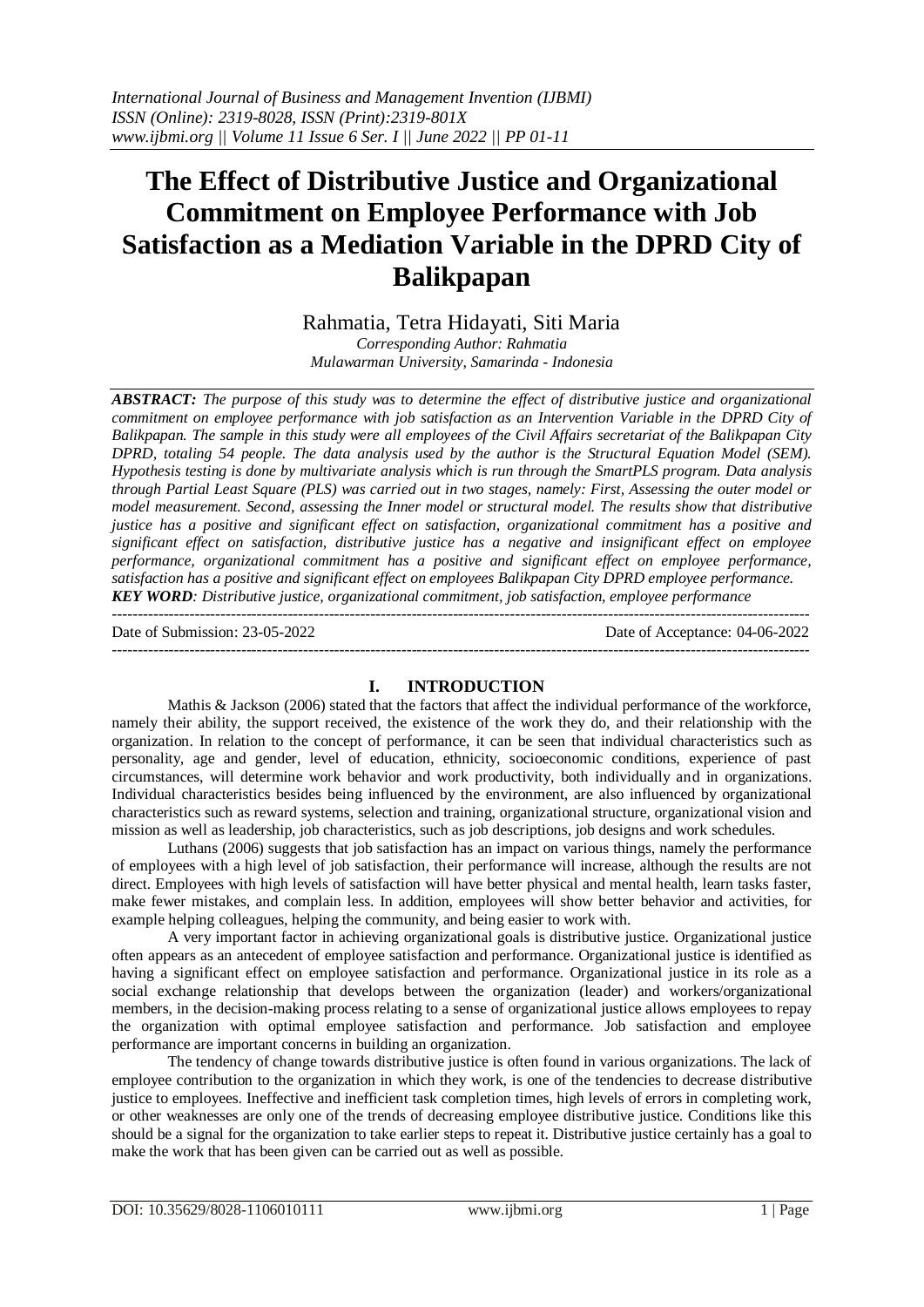Greenberg & Baron (2007) stated that employees who have high organizational commitment are employees who are more stable and more productive so that in the end they are also more profitable for the organization. Commitment to the organization as a psychological construct that is characteristic of the relationship between members of the organization and the organization and has implications for individual decisions to continue membership in the organization. Based on this definition, members who are committed to their organization will be more able to survive as part of the organization than members who are not committed to the organization.

Meyer & Allen (2009) distinguish organizational commitment into three main dimensions, namely: affective, normative, and sustainable. Affective commitment reflects an affective orientation towards the organization (reflecting feelings of being attached, clearly identified, and involved in the organization), whereas normative commitment is experienced as an obligation to remain in the organization or a moral burden to continue to be in the organization, and continuance commitment. reflects the consideration of the losses if leaving the organization or the losses that must be borne when leaving the organization.

The skills of the employees at the Balikpapan City DPRD in carrying out their duties and responsibilities can be said to be still not optimal; this is known through the execution of the planned program that has not been able to be realized optimally so that the achievement of performance has not been fulfilled according to the plan that has been made. Another thing that becomes an obstacle to optimizing the completion of tasks by employees so that it has an impact in the form of barriers to decision making. The cause of this problem is the organization's internal human resources that do not work as they should due to a decrease in job satisfaction which is directly related to the decline in employee performance in the Balikpapan City DPRD.

Employee performance is a record of employee achievement against certain job requirements that can be measured and assessed. Werther & Davis, (2008) stated that employee performance can also be defined as all work results on job functions and special activities in a certain period. Optimizing the performance of the Balikpapan City DPRD employees is a form of employee sincerity in working in the organization. Employees as one of the implementing elements in the organizational environment, become an obligation to provide optimal performance or performance. The success and performance of one's employees in a field of work is determined by distributive justice, organizational commitment, and satisfaction in working in the field they are engaged in.

It can be said that employee performance is still not optimal. Another thing that becomes an obstacle to optimizing employee performance is the dissemination of information on new programs and the evaluation of programs that have been implemented has been delayed so that it has an impact in the form of decision-making barriers. The cause of the emergence of this problem is the organization's internal human resources that do not work as they should, not optimally felt by employees so that it has an impact on employee satisfaction and performance.

Employees may have problems and difficulties at work or on duty. When employees do not feel satisfied at work, this will have an impact on employee performance, causing the overall performance of the organization or agency to decline, superiors believe that happy employees are employees who work optimally or employees who work productively, because it is not easy to determine whether job satisfaction produces employee performance that will affect the performance of the organization or agency, according to Robbins & Judge (2015) it can be said with certainty that the correlation between employee satisfaction and performance is very high, also organizations with more satisfied employees tend to be more effective than organizations with employees dissatisfied.

## **II. LITERATURE REVIEW**

### **Distributive justice on job satisfaction**

Gibson et al (2009) revealed that distributive justice shows the appropriate distribution of rights and obligations within an organization. One form of distributive justice is justice in obtaining compensation in the form of rewards, incentives, bonuses or allowances. The better the distribution of justice felt by an employee at work will encourage job satisfaction to appear. Robbins & Judge (2015) revealed that procedural justice shows the fairness of the process or stages that are passed by all members of the organization to get self-recognition by superiors in the form of promotions, praise, awards, or bonuses that arise due to success at work. The higher procedural justice felt by all members of the organization will create the value of healthy competition, as a result, comfort and satisfaction at work will increase, so it can be concluded that procedural justice has a positive effect on job satisfaction felt by employees in an organization.

Gibson et al (2009) define interactional justice as fairness felt by all members of the organization related to employee interactions with fellow employees or interactions that occur between employees and superiors. The better the level of relationship, where the relationship that occurs is not seen or grouped based on strata of office, but rather emphasizes family values, the comfort in working will be formed so as to encourage the strengthening of job satisfaction through the success or achievements obtained by employees. So, it can be concluded that interactional justice has a positive effect on job satisfaction. The effect of distributive justice on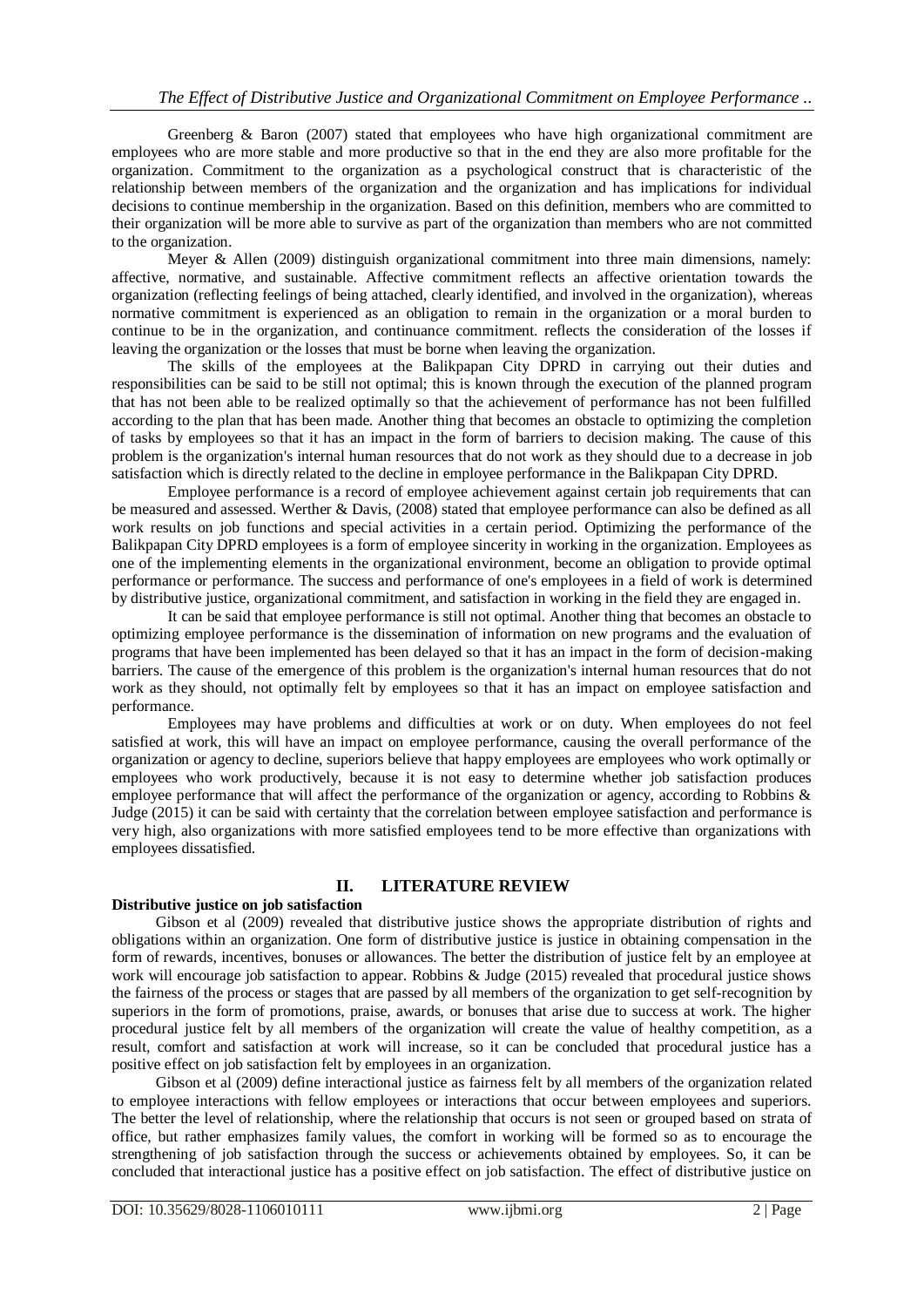the satisfaction of research conducted by Al-Zu'bi (2010), Tziner et al. (2011), Ouyang et al. (2014), Lopez-Cabarcos et al. (2014), M Elamin & Alomaim (2011) stated that distributive justice has an influence on job satisfaction.

H1: Distributive justice has a positive and significant effect on job satisfaction of Balikpapan City DPRD employees

#### **Organizational commitment to job satisfaction**

Allen & Meyer (2009) proposed three concepts as models in organizational commitment, namely  $(1)$ affective commitment, (2) continuance commitment, and (3) normative commitment. Affective commitment as a person's emotional attachment to the organization, organizational recognition, and development within the organization. Commitment in this type arises and develops by the encouragement of comfort, security, and other benefits that are felt in the organization that are not obtained from other organizations. Continuing commitment can be expressed as a structured phenomenon because of employee transactions with the organization and investments made to the organization. Members will calculate the benefits and sacrifices of being a member of an organization, members will tend to have high endurance or commitment in the organization if the sacrifices due to leaving the organization are higher. Normative commitment is a member's feelings about the obligations given to the organization. Something that encourages members to stay and contribute to the existence of the organization, both material and non-material, is a moral obligation, in which a person will feel uncomfortable and guilty if he does not do something. A high level of normative commitment requires members to recall their organization.

Affective commitment is formed by the conditions of work and the expectations obtained. The degree of psychological attachment to the organization is based on how well you feel about the organization. Continuance commitment is formed by the suitability of salary and job availability. Organizational members stay in the organization because they need a salary and other benefits, or because the member cannot find another job, normative commitment is formed by personal values and feelings of obligation. Psychological attachment of members to the organization because of the awareness that commitment to the organization is something that should be done or is a moral obligation to maintain relationships with the organization.

Based on the theory above, it can be concluded that employee organizational commitment is a form of psychological attachment to the organization. Employees who have good organizational commitment will be of value to the organization, which in turn provides the desired results and is expected by employees to achieve job satisfaction. The effect of organizational commitment on satisfaction research conducted by Eslami & Gharakhani (2012), Welsch & LaVan (1981), Abid Alvi et al. (2014), Yiing & Ahmad (2009), Biswas & Bhatnagar (2013) stated that organizational commitment has an influence on job satisfaction.

H2: Organizational commitment has a positive and significant effect on job satisfaction of Balikpapan City DPRD employees

#### **Distributive justice on employee performance**

Gibson et al. (2012) define organizational justice as the degree to which an individual feels treated equally in the organization where he works. Another definition says that organizational justice is a person's fair perception of the decisions taken by his superiors (Colquitt, LePine, & Wesson, 2009).

According to Dyne & Graham (1994), organizational justice can be identified by measuring three things, namely justice related to the fairness of resource allocation. Organizations can be said to be fair by employees, if they provide salaries in accordance with the work done by employees. If the comparison between the salary received and the work done by the employee is not comparable, then the employee will feel that there is no justice. Fairness in the decision-making process. Organizations can be said to be fair by employees if in making decisions, employees are given the opportunity to voice their opinions and views. Fairness in the perception of fairness on the maintenance of interpersonal relationships. Organizations can be said to be fair by employees if the relationship between superiors and subordinates is good, such as getting good and proper treatment. In addition, honesty and correctness of information obtained from superiors also affect the perception of organizational justice from employees which can improve performance. The effect of distributive justice on employee performance research conducted by Kalay & Turkey (2016), Palaiologos et al. (2011), Choi (2010), Lam et al. (2001) stated that distributive justice influences employee performance.

H3: Distributive justice has a positive and significant effect on the performance of the Balikpapan City DPRD employees

#### **Organizational commitment to employee performance**

In the world of work, a person's commitment to his profession and the organization where he works is often a very important issue. Some organizations even dare to include the element of commitment as one of the requirements to hold positions or positions offered in job advertisements, this shows the importance of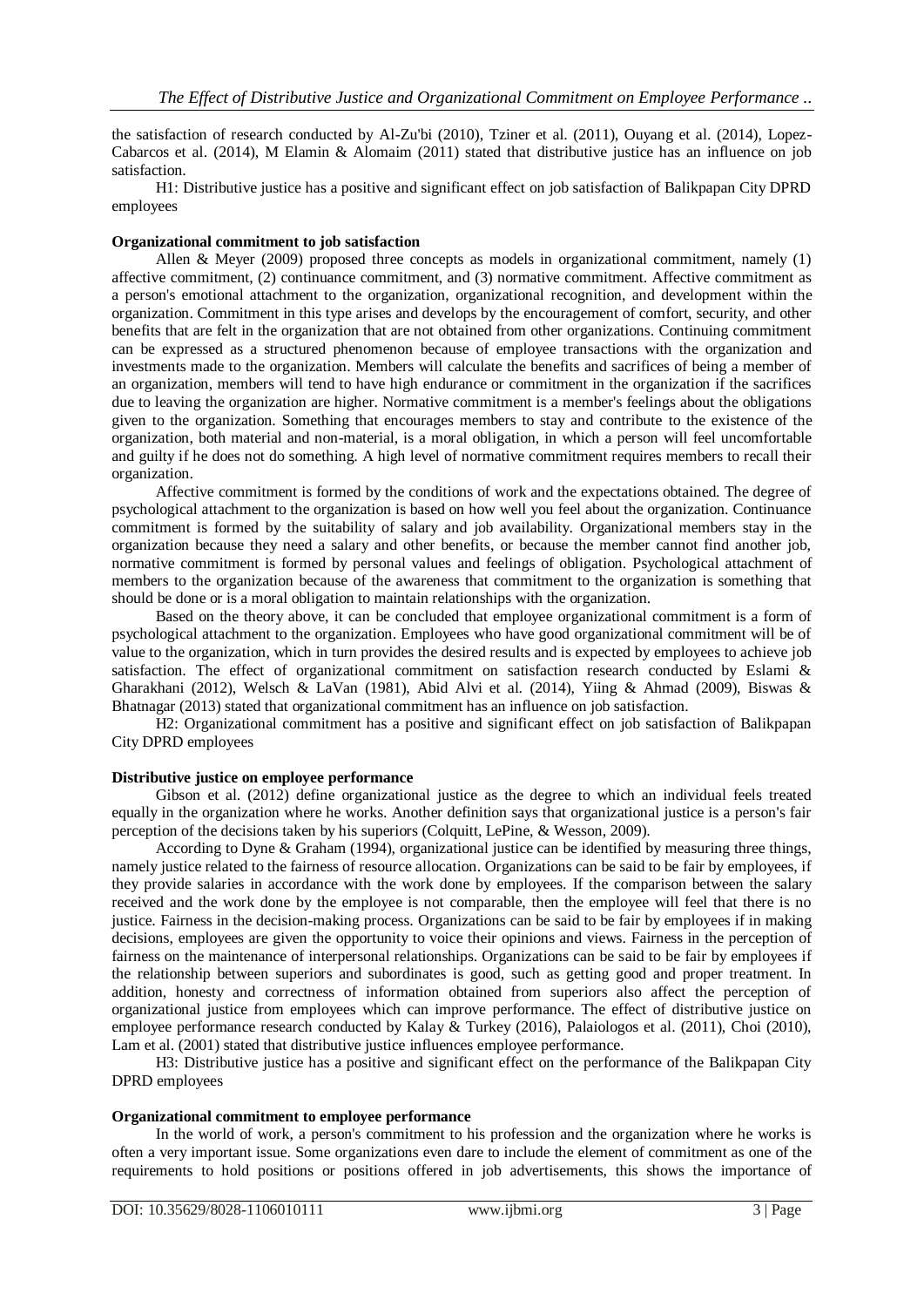commitment in the world of work. Work commitment in the company cannot be separated from the form of relationship between employees and the work or profession where the employee works in order to achieve the business goals desired by the company. If the company's ability to manage its employees well will lead to a strong commitment from its employees to the company, conditions like this are very good in order to achieve company goals, because with conditions like these employees will be able to optimize their performance.

Based on the explanation above, it can be concluded that organizational commitment can affect employee performance by having a high commitment then an employee will carry out his duties or work in an orderly and smooth manner so that his work results (performance) will increase and will also have an impact on company goals that can be achieved effectively. optimal. The effect of organizational commitment on employee performance research conducted by Kawiana et al. (2018), Nazir & UI Islam (2017), Atmojo (2012), Nica (2016), Abdirahman et al. (2018) states that organizational commitment has an influence on employee performance.

H4: Organizational commitment has a positive and significant effect on the performance of the Balikpapan City DPRD employees

#### **Job satisfaction on employee performance**

Job satisfaction is an emotional attitude that is pleasant and loves one's work. Job satisfaction in work is job satisfaction enjoyed in work by obtaining good work results, placement, treatment, equipment, and work environment. Satisfaction outside of work is employee job satisfaction that is enjoyed outside of work with the amount of remuneration to be received from the results of his work, so that he can buy his needs. Job satisfaction will be achieved if the needs of employees are met through work. Where job satisfaction is a happy emotional state or positive emotion that comes from evaluating one's work or experience. With high job satisfaction will improve employee performance of the organization where they work.

In public organizations, the number of employees who have expertise in their respective fields is very limited. However, they are still required to provide good performance. Improving employee performance has always been the main goal for the organization (Rusu et al. 2016). So, it is very important to know things that can increase job satisfaction so that performance also increases. Many other things can be used as alternatives to increase job satisfaction (Seema et al. 2021). The effect of job satisfaction on employee performance research conducted by Alsafadi & Altahat (2021), Aflah et al. (2021), Sapta et al. (2021), Ali & Anwar (2021), Azaliney (2021) stated that job satisfaction has an influence on employee performance.

H5: Job satisfaction has a positive and significant effect on the performance of DPRD employees in Balikpapan City

Based on the formulation of hypotheses, the research model proposed by the authors is as shown in Figure 1.

### **Figure 1: Conceptual Framework**



Source: Result of author's analysis, 2022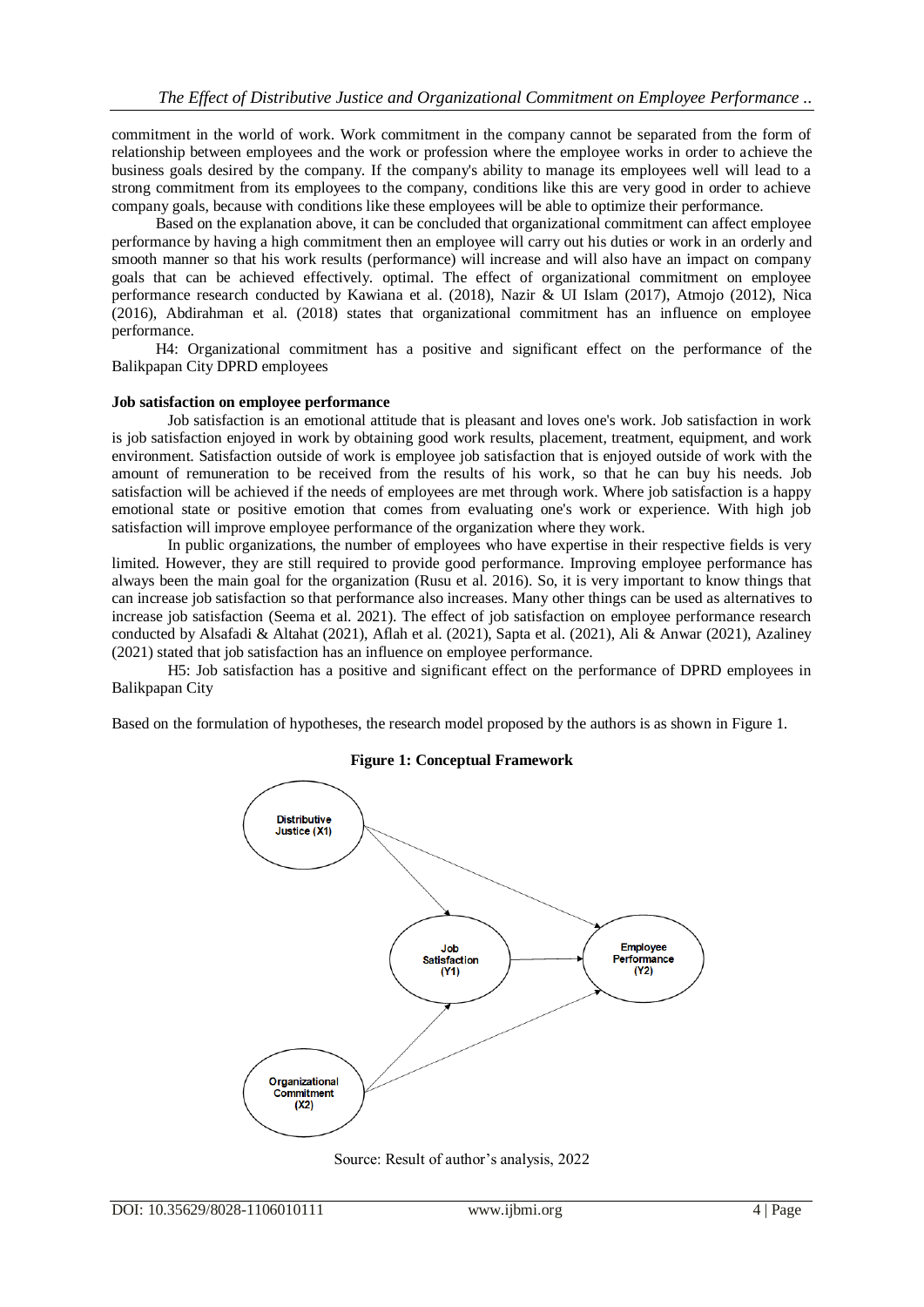## **III. RESEARCH METHODOLOGY**

The data in this study were obtained through a questionnaire filled out 54 respondents are employees at the Balikpapan City DPRD secretariat who are assessed by the section head at the Balikpapan City DPRD secretariat. The responses were sought using Likert's five-point scale. The relationship between variables in this study was analyzed using the Partial Least Square Structural Equation Modeling method (PLS-SEM). PLS-SEM is more suitable for identification of fewer problems, can use a much smaller and much larger sample, and is easier to construct formative and reflective constructs.

#### **IV. RESULT AND DISCUSSION**

**Data Analysis** The first-stage model evaluation focuses on the measurement model. Examination of the PLS-SEM estimation for the measurement model allows the researcher to evaluate the reliability and validity of the constructs. In particular, multivariate measurement involves using multiple variables to measure a concept indirectly. Evaluation of the measurement model includes tests of internal consistency reliability, indicator reliability, convergent validity and discriminant validity as shown in Table 1. There are two methods can be used to measure reliability of a construct, namely Cronbach's alpha or composite reliability. However, the use of Cronbach's alpha tends to provide a lower estimated value so that PLS-SEM is recommended to use composite reliability. Indicator reliability on PLS-SEM is measured from the outer loading value which shows the correlation between the indicator and its construct. Convergent validity in constructs can be measured using AVE. Discriminant validity can be measured from cross loading or the loading value of other constructs is a comparison to the value of the outer loading indicator associated with a construct where the required loading indicator value must be more than the cross loading value.

|                                                     |          | Table 1. Evaluation of Nicasul chiefle Model |       |               |
|-----------------------------------------------------|----------|----------------------------------------------|-------|---------------|
| Variables and Indicators                            | Loadings | Composite<br>Reliability                     | AVE   | Cross Loading |
| Distributive Justice $(X1) \rightarrow (X1.1)$      | 0.903    |                                              |       |               |
| Distributive Justice $(X1) \rightarrow (X1.2)$      | 0.860    | 0.945                                        | 0.812 | Yes           |
| Distributive Justice $(X1) \rightarrow (X1.3)$      | 0.927    |                                              |       |               |
| Distributive Justice $(X1) \rightarrow (X1.4)$      | 0.912    |                                              |       |               |
| Organizational Commitment (X2) $\rightarrow$ (X2.1) | 0.912    |                                              |       |               |
| Organizational Commitment (X2) $\rightarrow$ (X2.2) | 0.850    |                                              |       |               |
| Organizational Commitment (X2) $\rightarrow$ (X2.3) | 0.656    | 0.897                                        | 0.689 | Yes           |
| Organizational Commitment (X2) $\rightarrow$ (X2.4) | 0.879    |                                              |       |               |
| Satisfaction $(Y1) \rightarrow (Y1.1)$              | 0.843    |                                              |       |               |
| Satisfaction (Y1) $\rightarrow$ (Y1.2)              | 0.888    |                                              |       |               |
| Satisfaction (Y1) $\rightarrow$ (Y1.3)              | 0.562    | 0.902                                        | 0.654 | Yes           |
| Satisfaction (Y1) $\rightarrow$ (Y1.4)              | 0.840    |                                              |       |               |
| Satisfaction (Y1) $\rightarrow$ (Y1.5)              | 0.865    |                                              |       |               |
| Employee Performance (Y2) $\rightarrow$ (Y2.2)      | 0.797    |                                              |       |               |
| Employee Performance (Y2) $\rightarrow$ (Y2.3)      | 0.916    |                                              |       |               |
| Employee Performance (Y2) $\rightarrow$ (Y2.4)      | 0.904    | 0.942                                        | 0.732 | Yes           |
| Employee Performance (Y2) $\rightarrow$ (Y2.5)      | 0.904    |                                              |       |               |
| Employee Performance (Y2) $\rightarrow$ (Y2.6)      | 0.893    |                                              |       |               |
| Employee Performance (Y2) $\rightarrow$ (Y2.7)      | 0.696    |                                              |       |               |

|  | <b>Table 1: Evaluation of Measurement Model</b> |  |  |  |  |
|--|-------------------------------------------------|--|--|--|--|
|  |                                                 |  |  |  |  |

Source: Calculated using SmartPLS, 2022

#### **Hypothesis Test**

After ensuring that the measurement model of the construct is reliable and valid, then hypothesis testing is carried out. Hypothesis testing in this study is carried out on a structural model or inner model which shows a direct or indirect relationship between exogenous and endogenous latent variables. Hypothesis testing is based on the significance value of the path coefficient after resampling or bootstrapping 5,000 times. The statistical test used is the t test with a confidence level of 95% or a significance level of 5%. The hypothesis is accepted if the t value is more than the t-table value for the two-tailed test, namely 1,96. The results of boostraping procedur as shown in Table 2.

Based on Table 2, the results of hypothesis testing can be interpreted as follows:

- 1. Distributive justice has a positive and significant effect on satisfaction because it has a coefficient value of 0.501 and a significance value of p values of  $0.000 \le 0.05$  and t statistics of  $4.031 > 1.96$ .
- 2. Organizational commitment has a positive and significant effect on satisfaction because it has a coefficient value of 0.450 and a significance value of p-values of 0.000 <0.05 and t statistics of 3.584> 1.96.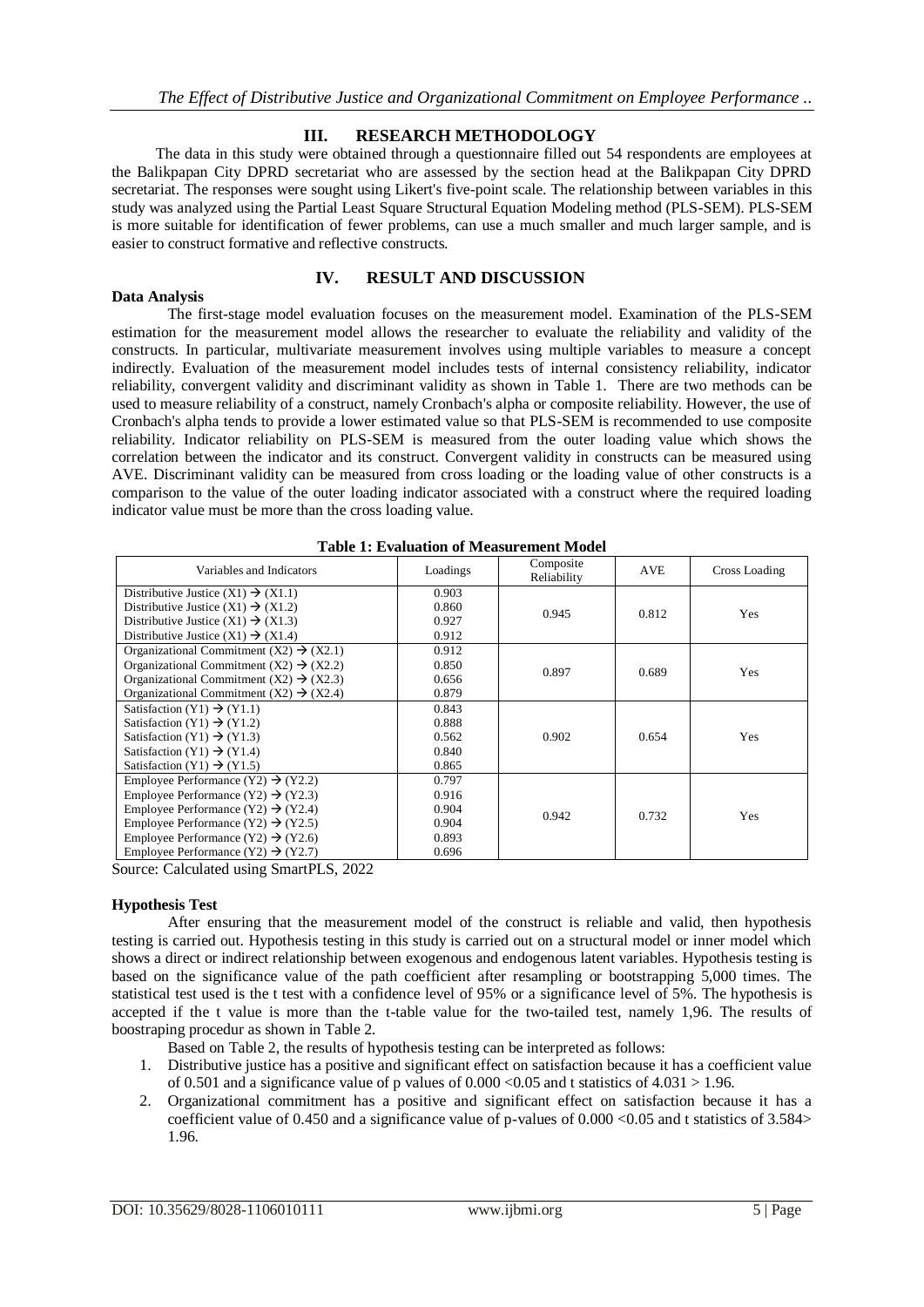- 3. Distributive justice has a negative and insignificant effect on employee performance because it has a coefficient value of -0.048 and a significance value of p values of  $0.764 > 0.05$  and t statistics of 0.300  $< 1.96$ .
- 4. Organizational commitment has a positive and significant effect on employee performance because it has a coefficient value of 0.278 and a significance value of p-values of  $0.031 \le 0.05$  and t statistics of 2.158> 1.96.
- 5. Satisfaction has a positive and significant effect on employee performance because it has a coefficient value of 0.689 and a significance value of p-values of  $0.000 \le 0.05$  and t statistics of 4.542 > 1.96.

|                                                               | Path Coefficients  |              |          |                           |
|---------------------------------------------------------------|--------------------|--------------|----------|---------------------------|
| Variable                                                      | Original<br>Sample | t Statistics | p Values | 5% Significance<br>Level  |
| Distributive justice (X1) Satisfaction (Y1)                   | 0.501              | 4.031        | 0.000    | Positive Significant      |
| Organizational commitment (X2) Satisfaction (Y1)              | 0.450              | 3.584        | 0.000    | Positive Significant      |
| Distributive justice $(X1)$ Employee performance $(Y2)$       | $-0.048$           | 0.300        | 0.764    | Negative<br>Insignificant |
| Organizational commitment $(X2)$ Employee performance<br>(Y2) | 0.278              | 2.158        | 0.031    | Positive Significant      |
| Satisfaction (Y1) Employee Performance (Y2)                   | 0.689              | 4.542        | 0.000    | Positive Significant      |

| <b>Table 2. Bootstraping Results</b> |  |  |  |
|--------------------------------------|--|--|--|
|--------------------------------------|--|--|--|

Source: Calculated using SmartPLS, 2022

#### **Discussion**

Distributive justice has a positive and significant effect on employee satisfaction of the City of Balikpapan DPRD, this means that distributive justice as measured by a fair workload is given to employees of the City of Balikpapan DPRD, equality of the City of Balikpapan DPRD provides equal incentives according to the portion between employees, employee equity. The Balikpapan City DPRD has received incentives in accordance with the contributions that employees make to the institution, the Balikpapan City DPRD need to be able to meet the needs for work and responsibilities has been able to increase satisfaction as measured by the work itself, Balikpapan City DPRD employees are satisfied with their current job, DPRD employee achievement Balikpapan City is satisfied with the achievements that have been achieved so far, Balikpapan City DPRD employee recognition is satisfied with the recognition that has been given by the current workplace, Balikpapan City DPRD employee responsibility is satisfied with the responsibilities that have been given by the organization, the advancement of the Balikpapan City DPRD employees is really satisfied with the current progress of the organization.

Gibson et al (2009) revealed that distributive justice shows the appropriate distribution of rights and obligations within an organization. One form of distributive justice is justice in obtaining compensation in the form of rewards, incentives, bonuses or allowances. The better the distribution of justice felt by an employee at work will encourage job satisfaction to appear.

Robbins & Judge (2015) revealed that procedural justice shows the fairness of the process or stages that are passed by all members of the organization to get self-recognition by superiors in the form of promotions, praise, awards or bonuses that arise due to success at work. The higher procedural justice felt by all members of the organization will create the value of healthy competition, as a result, comfort and satisfaction at work will increase, so it can be concluded that procedural justice has a positive effect on job satisfaction felt by employees in an organization.

Gibson et al (2009) define interactional justice as fairness felt by all members of the organization related to employee interactions with fellow employees or interactions that occur between employees and superiors. The better the level of relationship, where the relationship that occurs is not seen or grouped based on strata of office, but rather emphasizes family values, the comfort in working will be formed so as to encourage the strengthening of job satisfaction through the success or achievements obtained by employees. So, it can be concluded that interactional justice has a positive effect on job satisfaction.

The effect of distributive justice on the satisfaction of research conducted by Al-Zu'bi (2010), Tziner et al. (2011), Ouyang et al. (2014), Lopez-Cabarcos et al. (2014), M Elamin & Alomaim (2011) stated that distributive justice has an influence on job satisfaction.

Organizational commitment has a positive and significant effect on employee satisfaction of the City of Balikpapan DPRD, this means that organizational commitment as measured by the responsibility of the employee feels that the success of the Balikpapan City DPRD is part of the employee's responsibility, tries hard Employees will try hard to help the DPRD Balikpapan City in achieving its goals, mobilizing capabilities for the organization Employees will mobilize all employees' abilities for the advancement of the Balikpapan City DPRD, proud to be part of the organization Employees are proud to be part of the Balikpapan City DPRD have been able to increase satisfaction as measured by the work itself Balikpapan City DPRD employees are satisfied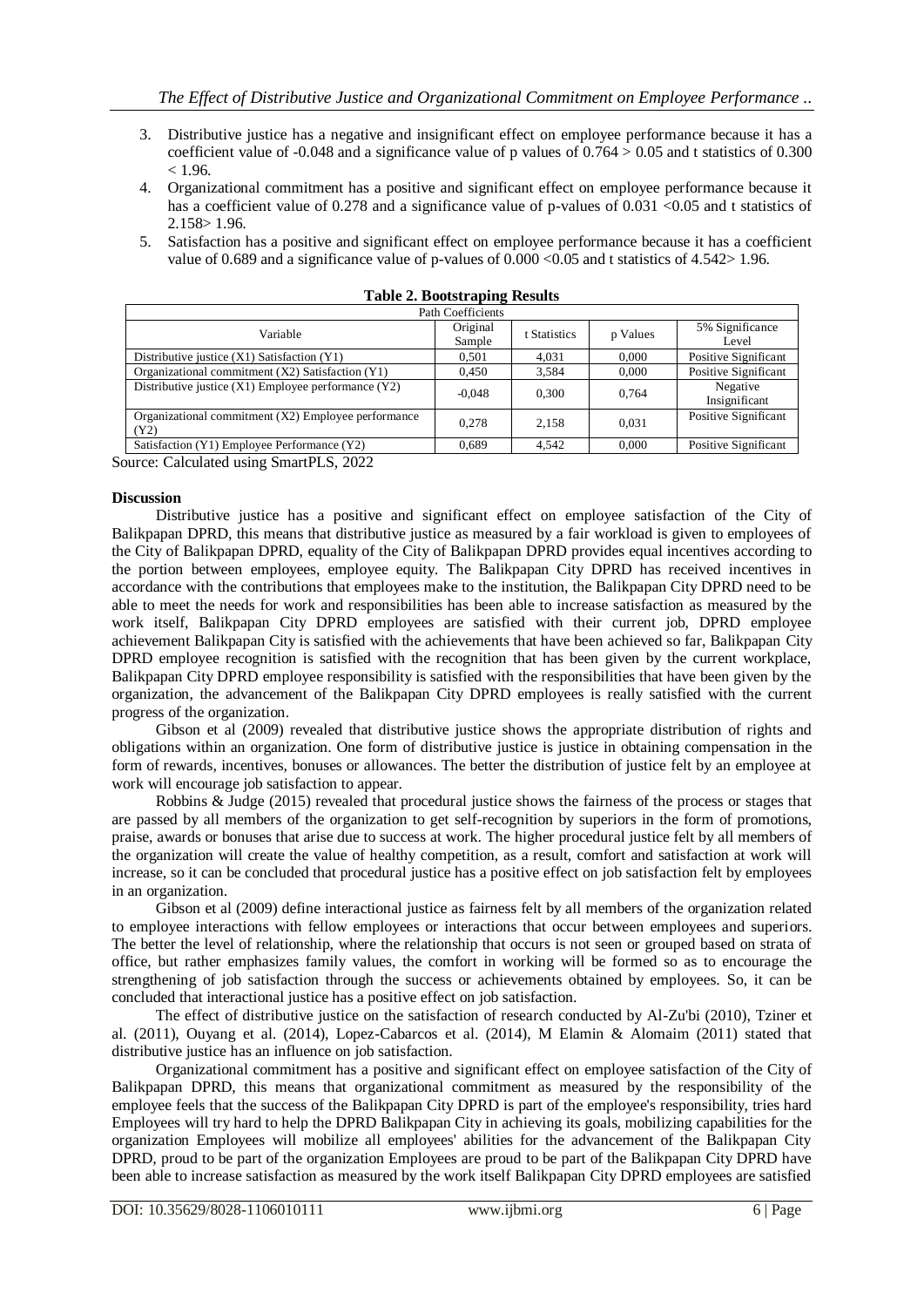with the current job, the achievement of the Balikpapan City DPRD employees are satisfied with the achievements that have been achieved so far, the recognition of the Balikpapan City DPRD employees are satisfied with the recognition that has been given by the current workplace, employee responsibility Balikpapan City DPRD is satisfied with the responsibilities that have been given by the organization, the advancement of Balikpapan City DPRD employees is actually satisfied with the current organizational progress.

Allen & Meyer (2009) proposed three concepts as models in organizational commitment, namely (1) affective commitment, (2) continuance commitment, and (3) normative commitment. Affective commitment as a person's emotional attachment to the organization, organizational recognition, and development within the organization. Commitment in this type arises and develops by the encouragement of comfort, security, and other benefits that are felt in the organization that are not obtained from other organizations.

Continuing commitment can be expressed as a structured phenomenon because of employee transactions with the organization and investments made to the organization. Members will calculate the benefits and sacrifices of being a member of an organization, members will tend to have high endurance or commitment in the organization if the sacrifices due to leaving the organization are higher. Normative commitment is a member's feelings about the obligations given to the organization. Something that encourages members to stay and contribute to the existence of the organization, both material and non-material, is a moral obligation, in which a person will feel uncomfortable and guilty if he does not do something. A high level of normative commitment requires members to recall their organization.

Affective commitment is formed by the conditions of work and the expectations obtained. The degree of psychological attachment to the organization is based on how well you feel about the organization. Continuance commitment is formed by the suitability of salary and job availability. Organizational members stay in the organization because they need a salary and other benefits, or because the member cannot find another job, normative commitment is formed by personal values and feelings of obligation. Psychological attachment of members to the organization because of the awareness that commitment to the organization is something that should be done or is a moral obligation to maintain relationships with the organization.

Berdasarkan teori di atas dapat disimpulkan bahwa komitmen organisasi pegawai adalah bentuk psychological attachment to the organization. Employees who have good organizational commitment will be of value to the organization, which in turn provides the desired results and is expected by employees to achieve job satisfaction.

The effect of organizational commitment on satisfaction research conducted by Eslami & Gharakhani (2012), Welsch & LaVan (1981), Abid Alvi et al. (2014), Yiing & Ahmad (2009), Biswas & Bhatnagar (2013) stated that organizational commitment has an influence on job satisfaction.

Distributive justice has a negative and insignificant effect on the performance of Balikpapan City DPRD employees, this means that distributive justice as measured by a fair workload is given to Balikpapan City DPRD employees, Balikpapan City DPRD equality provides equal incentives according to the portion between employees, Balikpapan City DPRD employee equity has received incentives in accordance with the contributions that employees make to the institution, the Balikpapan City DPRD need to be able to meet the needs for work and responsibilities has not been able to improve employee performance as measured by the quantity of Balikpapan City DPRD employees able to produce work results in accordance with the required amount. has been determined, the quality of the Balikpapan City DPRD employees is able to produce work results in accordance with the predetermined quality work Knowledge Balikpapan City DPRD employees have knowledge of the work they are responsible for, the cooperation of the Bali City DPRD employees kpapan is able to work together in carrying out their duties, reliable Balikpapan City DPRD employees can always be relied on in completing their work. Balikpapan City DPRD employees have the initiative needed to complete their work, the attitude of Balikpapan City DPRD employees has good behavior as members of the organization in real terms.

Gibson et al. (2012) define organizational justice as the degree to which an individual feels treated equally in the organization where he works. Another definition says that organizational justice is a person's fair perception of the decisions taken by his superiors (Colquitt, LePine, & Wesson, 2009).

According to Dyne & Graham (1994), organizational justice can be identified by measuring three things, namely 1) Justice related to the fairness of resource allocation. Organizations can be said to be fair by employees, if they provide salaries in accordance with the work done by employees. If the comparison between the salary received and the work done by the employee is not comparable, then the employee will feel that there is no justice. 2) Fairness in the decision-making process. Organizations can be said to be fair by employees if in making decisions, employees are given the opportunity to voice their opinions and views. In addition, after the decision is made, if the implementation of the decision is assessed equally for each employee, then the employee will feel that there is justice. 3) Fairness in the perception of fairness for the maintenance of interpersonal relationships. Organizations can be said to be fair by employees if the relationship between superiors and subordinates is good, such as getting good and proper treatment. In addition, honesty and correctness of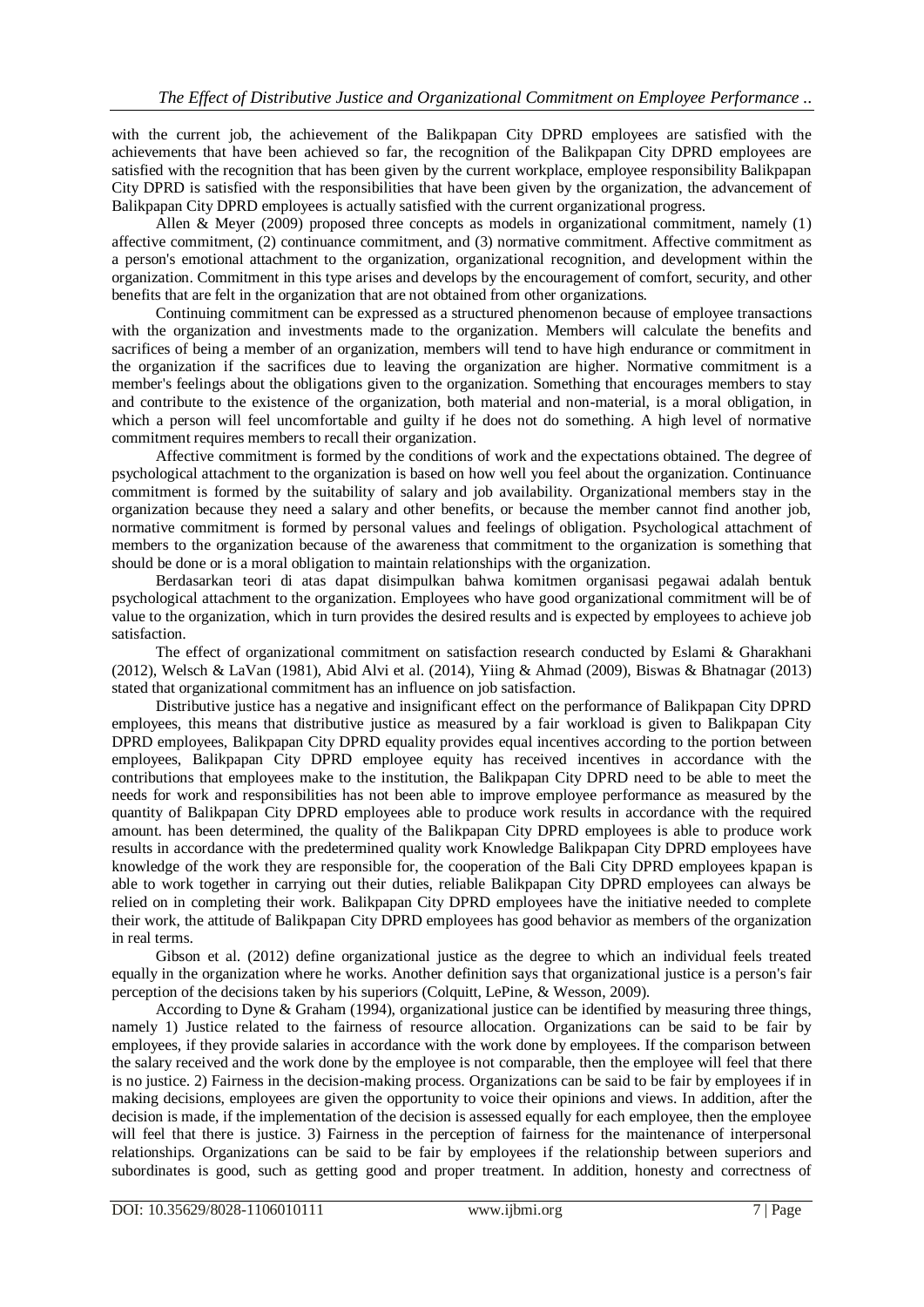information obtained from superiors also affect the perception of organizational justice from employees which can improve performance.

The effect of distributive justice on employee performance research conducted by Kalay & Turkey (2016), Palaiologos et al. (2011), Choi (2010), Lam et al. (2001) stated that distributive justice has an effect on employee performance.

Organizational commitment has a positive and significant effect on the performance of the employees of the Balikpapan City DPRD employees, this means that organizational commitment as measured by the employee's responsibility feels that the success of the Balikpapan City DPRD is part of the employee's responsibility, tries hard Employees will try hard to help Balikpapan City DPRD in achieving its goals, mobilizing capabilities for the organization Employees will mobilize all employee abilities for the advancement of the Balikpapan City DPRD, proud to be part of the organization Employees are proud to be part of the Balikpapan City DPRD have been able to improve employee performance as measured by the quantity of employees of the Balikpapan City DPRD able to produce work results in accordance with a predetermined amount, the quality of the Balikpapan City DPRD employees is able to produce work results in accordance with the predetermined quality work Knowledge Balikpapan City DPRD employees have knowledge of work yes It is their responsibility, the cooperation of the Balikpapan City DPRD employees is able to work together in carrying out their duties, reliable Balikpapan City DPRD employees can always be relied on in completing their work, the Balikpapan City DPRD employee initiative has the necessary initiative in completing their work, the attitude of the Balikpapan City DPRD employees has good behavior as a real members of the organization.

In the world of work, a person's commitment to his profession and the organization where he works is often a very important issue. Some organizations even dare to include the element of commitment as one of the requirements to hold positions or positions offered in job advertisements, this shows the importance of commitment in the world of work. Work commitment in the company cannot be separated from the form of relationship between employees and the work or profession where the employee works in order to achieve the business goals desired by the company.

If the company's ability to manage its employees well will lead to a strong commitment from its employees to the company, conditions like this are very good to achieve company goals, because with conditions like these employees will be able to optimize their performance.

Based on the explanation above, it can be concluded that organizational commitment can affect employee performance by having a high commitment then an employee will carry out his duties or work in an orderly and smooth manner so that his work results (performance) will increase and will also have an impact on company goals that can be achieved effectively. optimal.

The effect of organizational commitment on employee performance research conducted by Kawiana et al. (2018), Nazir & UI Islam (2017), Atmojo (2012), Nica (2016), Abdirahman et al. (2018) states that organizational commitment has an influence on employee performance.

Satisfaction has a positive and significant effect on the performance of the employees of the DPRD City of Balikpapan, this means that satisfaction is measured through the work itself, the employees of the DPRD City of Balikpapan are satisfied with their current work, the achievements of the DPRD employees of the City of Balikpapan are satisfied with the achievements that have been achieved at this time. , Balikpapan City DPRD employee recognition is satisfied with the recognition that has been given by the current workplace, Balikpapan City DPRD employee responsibility is satisfied with the responsibilities given by the organization, Balikpapan City DPRD employee advancement is satisfied with the current organizational progress has been able to improve Employee performance as measured by the quantity of DPRD Balikpapan City employees is able to produce work results in accordance with a predetermined amount, the quality of Balikpapan City DPRD employees is able to produce work results in accordance with the predetermined quality work Knowledge Balikpapan City DPRD employees have i knowledge of the work that is their responsibility, the cooperation of the Balikpapan City DPRD employees are able to work together in carrying out their duties, reliable Balikpapan City DPRD employees can always be relied on in completing their work, the Balikpapan City DPRD employees have the initiative needed to complete their work, the attitude of the Balikpapan City DPRD employees has good behavior as a member of the real organization.

Job satisfaction is an emotional attitude that is pleasant and loves one's work. Job satisfaction in work is job satisfaction enjoyed in work by obtaining good work results, placement, treatment, equipment and work environment. Satisfaction outside of work is employee job satisfaction that is enjoyed outside of work with the amount of remuneration to be received from the results of his work, so that he can buy his needs. Job satisfaction will be achieved if the needs of employees are met through work. Where job satisfaction is a happy emotional state or positive emotion that comes from evaluating one's work or experience. With high job satisfaction will improve employee performance of the organization where they work.

In public organizations, the number of employees who have expertise in their respective fields is very limited. However, they are still required to provide good performance. Improving employee performance has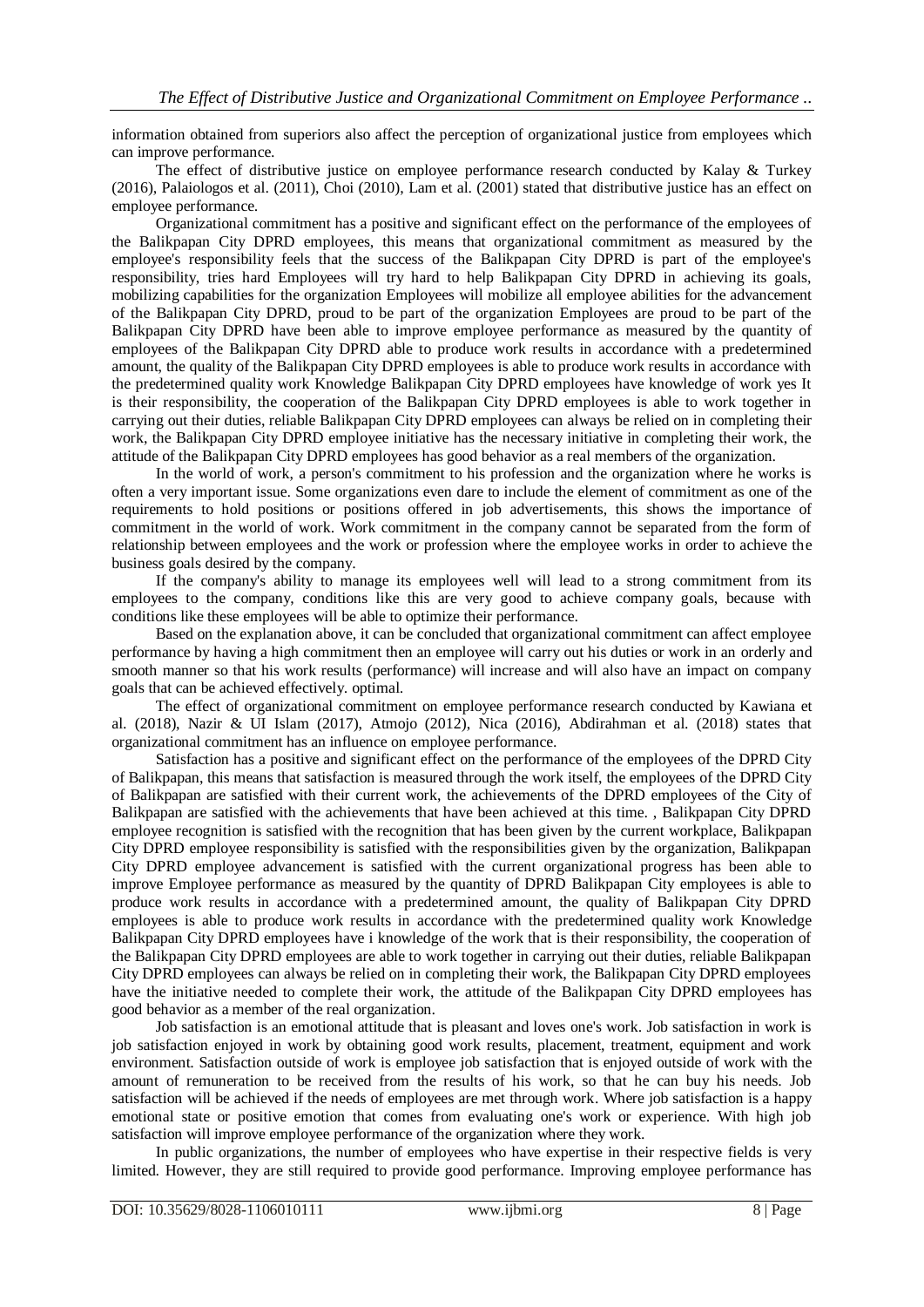always been the main goal for the organization (Rusu et al. 2016). So it is very important to know things that can increase job satisfaction so that performance also increases. Many other things can be used as alternatives to increase job satisfaction (Seema et al. 2021).

The effect of job satisfaction on employee performance research conducted by Alsafadi & Altahat (2021), Aflah et al. (2021), Sapta et al. (2021), Ali & Anwar (2021), Azaliney (2021) stated that job satisfaction has an influence on employee performance.

### **V. CONCLUSION, LIMITATION AND FUTURE RESEARCH**

Distributive justice has a positive and significant effect on employee satisfaction of the City Council of Balikpapan. This means that distributive justice as measured by the equity of the Balikpapan City DPRD employees has received incentives in accordance with the contributions that employees have given to the institution as a dominant indicator that has been able to increase satisfaction as measured by the achievements of Balikpapan City DPRD employees who are satisfied with the achievements that have been achieved at this time. this as a real dominant indicator. Organizational commitment has a positive and significant effect on employee satisfaction of the City Council of Balikpapan. This means that organizational commitment as measured through employee responsibility feels that the success of the Balikpapan City DPRD is part of the employee's responsibility, as a dominant indicator has been able to increase satisfaction as measured by the achievement of Balikpapan City DPRD employees who are satisfied with the achievements that have been achieved when this as a real dominant indicator. Distributive justice has a negative and insignificant effect on the performance of Balikpapan City DPRD employees. This means that distributive justice as measured by the equity of the Balikpapan City DPRD employees has received incentives in accordance with the contributions that employees give to the institution as a dominant indicator that has not been able to improve employee performance as measured by the work knowledge of Balikpapan City DPRD employees who have knowledge of the work they are responsible for. the answer as a real dominant indicator. Organizational commitment has a positive and significant effect on the performance of the employees of the DPRD City of Balikpapan. This means that organizational commitment as measured through employee responsibilities feels that the success of the Balikpapan City DPRD is part of the employee's responsibility, as a dominant indicator has been able to improve employee performance as measured through work knowledge. the answer as a real dominant indicator. Satisfaction has a positive and significant effect on the performance of the employees of the DPRD City of Balikpapan. This means that the satisfaction as measured by the achievement of the Balikpapan City DPRD employees is satisfied with the achievements that have been achieved so far as the dominant indicator has been able to improve employee performance as measured by the work knowledge of the Balikpapan City DPRD employees who have knowledge of the work that is their responsibility as dominant indicator significantly.

Suggestions that can be given from the results of this study are as follows: Distributive justice provided by the agency should be improved by increasing the suitability of incentives with work that is the responsibility of the Balikpapan City DPRD secretariat employee, so that employees can complete work with measurable incentives according to the level of job achievement. which has been resolved. The organizational commitment possessed by employees has received full support from the employee's place of work or the Balikpapan City DPRD, for this reason, employee cooperation is needed in creating a sense of belonging to the agency so that it is able to foster satisfaction to choose and take the necessary actions to complete the task. provided by the organization or agency. Balikpapan City DPRD employees need to implement employee performance appraisals on a regular basis and can take corrective actions that are able to support improving their performance in working to achieve the agency's vision and mission. Job satisfaction felt by employees from the treatment provided by the agency can be a factor that can improve the performance of the employees themselves, this can be achieved if employees are able to create a sense of satisfaction with what has been achieved so far in the agency, namely the Balikpapan City DPRD. Balikpapan City employees and DRPD should be able to achieve the quantity of work in accordance with the targets set by the agency, and the most important thing is that the Balikpapan City DPRD Secretariat Employees have knowledge of the work they are responsible for, with this, they will be able to improve employee performance and sustainability. Balikpapan City DPRD is good. Suggestions for future researchers, future research should be able to re-test this research model by adding new variables that can affect employee satisfaction and performance. Future research agendas can also be carried out on other different objects.

#### **BIBLIOGRAPHY**

[1]. Abdirahman, Hussein Isse Hassan. Najeemdeen, Iliyasu Shiyanbade. Abidemi, Bello Taofik. Roshidah Binti Ahmad. (2018). The Relationship between Kepuasan kerja, Work-Life Balance and Komitmen organisasi on Kinerja pegawai. *Academic Journal of Economic Studies*.

<sup>[2].</sup> Abid Alvi, Huma. Hanif, Mehmood. Adil, Muhammad Shahnawaz. Ahmed, Rizwan Raheem. Vveinhardt, Jolita. (2014). Impact of organizational culture on komitmen organisasi and kepuasan kerja. *European journal of business and management. New York, NY: International institute for science, technology, and education (IISTE), Vol. 6, no. 27, 2014*.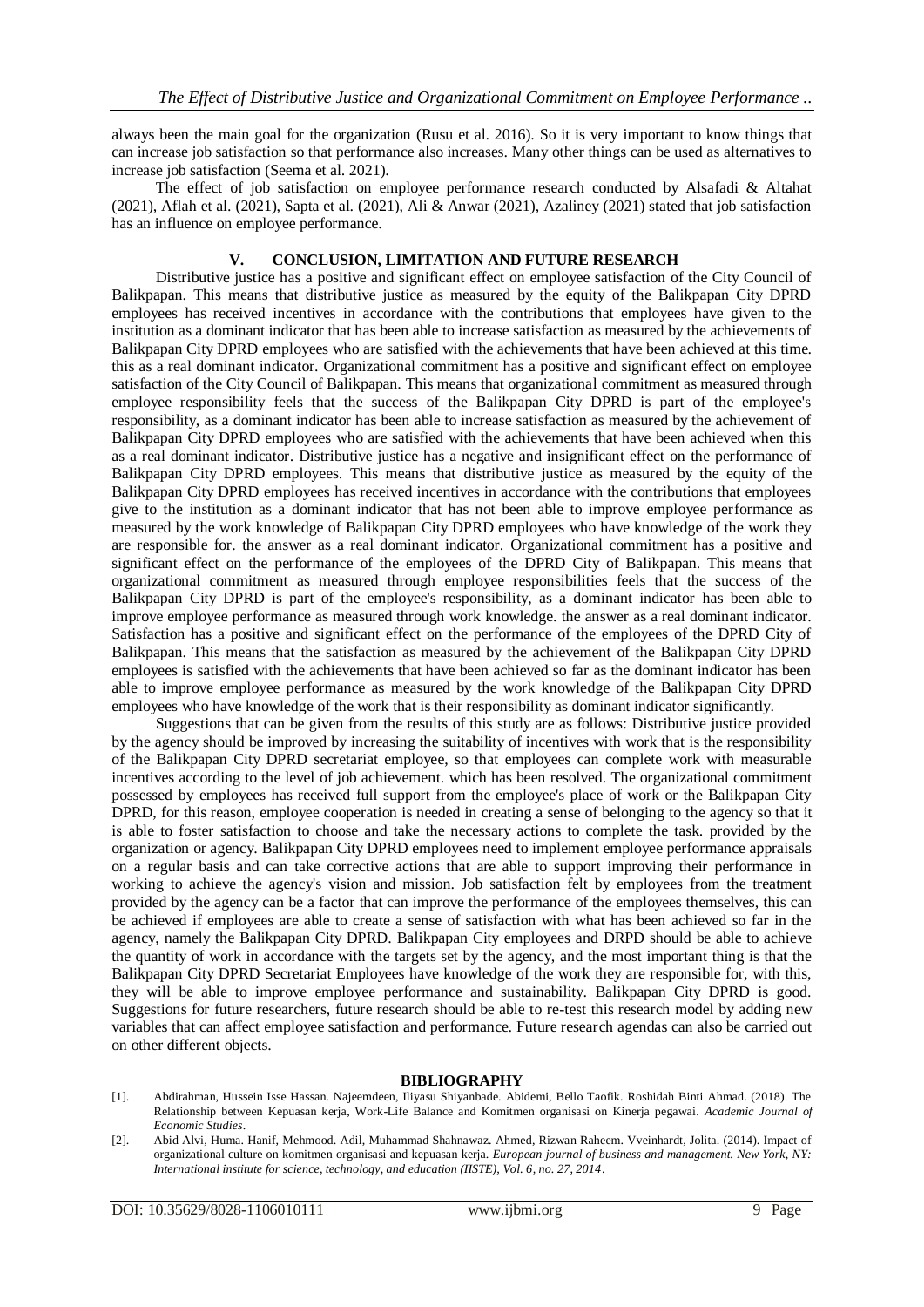- [3]. Aflah, Kuntarno Noor. Suharnomo, Suharnomo. Mas'ud, Fuad. Mursid, Ali. (2021). Islamic Work Ethics and Kinerja pegawai: The Role of Islamic Motivation, Affective Commitment, and Kepuasan kerja. *The Journal of Asian Finance, Economics and Business Volume 8 Issue 1. Pages.997-1007. 2021. 2288-4637 (pISSN). 2288-4645 (eISSN)*.
- [4]. Ali, B. J., & Anwar, G. (2021). An Empirical Study of Employees' Motivation and its Influence Kepuasan kerja. *International Journal of Engineering, Business and Management, 5(2), 21–30*.
- [5]. Allen, N.J., and Meyer J.P. (2009). The Measurement and Antecendents of Affective, Continuance and Normative Commitment to The Organization, *Journal of Occupational Psychology. Vol.63. No.1. pp. 1-18*
- [6]. Alsafadi, Yousef. Altahat, Shadi. (2021). Human Resource Management Practices and Kinerja pegawai: The Role of Kepuasan kerja. *The Journal of Asian Finance, Economics and Business. Volume 8 Issue 1 Pages.519-529. 2021. 2288-4637 (pISSN). 2288- 4645 (eISSN)*.
- [7]. Al-Zu'bi, Hasan Ali. (2010). A Study of Relationship between Organizational Justice and Kepuasan kerja. *International Journal of Business and Management Vol. 5, No. 12; December 2010*.
- [8]. Amstrong, Michael. (2010). *Human Resource Management*. London.
- [9]. Atmojo, Marnis. (2012). The Influence of Transformational Leadership on Kepuasan kerja, Komitmen organisasi, and Kinerja pegawai. *International Research Journal of Business Studies*.
- [10]. Azaliney, Farah. (2021). A Review of The Kepuasan kerja Theory for Special Education Perspective. *Turkish Journal of Computer and Mathematics Education (TURCOMAT) Home Archives Vol. 12 No. 11 (2021)*.
- [11]. Bakhshi, Arti. Kumar, Kuldeep. Rani, Ekta. (2009). "Organizational Justice Perceptions as Predictor of Kepuasan kerja and Organization Commitment*." International Journal of Business and Management. 4: 9.*
- [12]. Biswas, Soumendu. Bhatnagar, Jyotsna. (2013). Mediator Analysis of Employee Engagement: Role of Perceived Organizational Support, P-O Fit, Komitmen organisasi and Kepuasan kerja. *SAGE Journals, Vikalpa: The Journal for Decision Makers. First Published January 1, 2013*.
- [13]. Byers, Leslie W. Rue dan Llyod L. (2009). *Management Skill and Application.* 6th ed. New York: Ricard D. Irwin. Inc.
- [14]. Carlis, Y. (2011). Pengaruh budaya organisasi terhadap komitmen organisasional pada RSUD Kabupaten Aceh Tamiang. *Tesis. Sumatera Utara: Universitas Sumatera Utara.*
- [15]. Choi, Sungjoo. (2010). Organizational Justice and Employee Work Attitudes: The Federal Case. *SAGE Journals. The American Review of Public Administration. First Published August 18, 2010*.
- [16]. Churchill, Gilbert A. Ford, Neil M. Orville, C. Walker, JR. (1976). Organizational Climate and Kepuasan kerja in the Salesforce. SAGE Journals. Journal of Marketing Research. November 1st, 1976.
- [17]. Cohen-Charash, Y., dan Spector, P. E. (2001). "The Role of Justice in Organizations: A Meta-Analysis." *Organizational Behavior and Human Decision Processes 86 (2): 27.*
- [18]. Colquitt, J. A., LePine, J. A., & Wesson, M. J. (2009). *Organizational behavior: Improving* kinerja *and commitment in the workplace.* United States: McGraw-Hill.
- [19]. Cropanzano, R. Bowen, D. E., Gililand, S. W. (2007). The Management of Organizational Justice. *Academy of Management Perspectives, PP. 34-48.*
- [20]. Davis, K. dan Newstrom, J. (2002). *Human Behavior at Work. Organization Behavior.* 8th ed. Singapore: Mc. Graw-Hill. International.
- [21]. Davis, Keith dan Newstorm. John W. (2011). *Organizational Behaviour: Human Behaviour at work.* Mc-Graw Hill *Companies. New York*.
- [22]. Dessler, Gary. (2010). *Human Resources Management*. 8th ed. New Jersey: Prentice Hall.
- [23]. Dharma, Agus. (2014). *Manajemen Supervisi*. Jakarta: PT. Raja Grafindo Persada.
- [24]. Downey, H Kirk. Don, Hellriegel. Slocum, John W. (2017). Congruence Between Individual Needs, Organizational Climate, Kepuasan kerja and Kinerja. Academy of Management JournalVol. 18, No. 1.
- [25]. Dyne, L, V., Graham, J, W., & Dienesch, R, M. (1994). Organizational Citizhenship Behaviour. Construct Refedinition, Measurement, and Validation. *Journal Academy of Management, 3(4), 765-802.*
- [26]. Eslami, Javad. Gharakhani, Davood. (2012). Komitmen organisasi and Kepuasan kerja. *VOL. 2, NO. 2, March 2012 ISSN 2225- 7217 ARPN Journal of Science and Technology*.
- [27]. Ferdinand. (2005). *Metode Penelitian Manajemen*. semarang: BP Universitas Diponogoro.
- [28]. Gibson L James, John M Ivancevich, James H Donellydan Robert Konopaske. (2009). *Organizations Behavior Structure Processes Fourteenth Edition*. McGraw-Hill, Irwin.
- [29]. Gibson, J. L., Donnelly, J. H., Ivancevich, J. M., & Konopaske, R. (2012). *Organizations: Behavior, structure, processes*. Singapore: McGraw−Hill.
- [30]. Gomes, Faustino Cardoso. (2003). *Manajemen Sumber Daya Manusia*. Yogyakarta: Andi Offset.
- [31]. Greenberg, J. & Baron, R.A. (2007). *Behavior in Organization*. Prentice Hall (9th Edition).
- [32]. Hadiwiryo, Sastro. (2013). *Manajemen Tenaga Kerja Indonesia; Pendekatan Administratif Dan Operasional*. Jakarta: Bumi Aksara.
- [33]. Hair, J. F., Black. W. C., Babin. B. J and Anderson R. E. (2010). *Multivariate Data Analysis.* 7th ed. New Jersey: Pearson Prentice Hall.
- [34]. Haryono, Siswoyo. (2019). Do Organizational Climate and Organizational Justice Enhance Job Kinerja Through Kepuasan kerja? A Study of Indonesian Employees. *Academy of Strategic Management Journal Volume 18, Issue 1, 2019*.
- [35]. Jogiyanto. (2011). *Partial Least Square (PLS), Alternatif Structural Equation Modeling (SEM) Dalam Penelitian Bisnis*. Yogyakarta: Andi.
- [36]. Kalay, Faruk. Turkey, Van. (2016). The Impact of Organizational Justice on Kinerja pegawai: A Survey in Turkey and Turkish Context. *International Journal of Human Resource Studies ISSN 2162-3058 2016, Vol. 6, No. 1*
- [37]. Kaur, Kuldeep. Randhawa, Gurpreet. (2012). Organizational Climate Dimentionality and Its Significance in Manufacturing Industry. *International Journal for Science and Technologies with latest trends (Special Issue on HR Summit), 1, 92-100 (2012)*
- [38]. Kawiana, I Gede Putu. Dewi, Luh Komang Candra. Martini, Luh Kadek Budi. SUardana, Ida Bagus Raka. (2018). The Influence of Organizational Culture, Employee Kepuasan, Personality, and Komitmen organisasi towards Kinerja pegawai. *International Research Journal of Management, IT & Social Sciences Vol. 5 No. 3, May 2018, pages: 35~45 ISSN: 2395-7492*.
- [39]. Kaya, Nihat. Koc, Erdogan, Topcu. (2010). An exploratory analysis of the influence of human resource management activities and organizational climate on kepuasan kerja in Turkish banks. *The International Journal of Human Resource Management Volume 21, 2010 - Issue 11*.
- [40]. Lam, Simon S K. Schaubroeck, John. Aryee, Samuel. (2001). Relationship between organizational justice and employee work outcomes: a cross-national study. *Wiley Online Library. Journal of Organizational Behavior Volume 23, Issue 1 p. 1-18.*